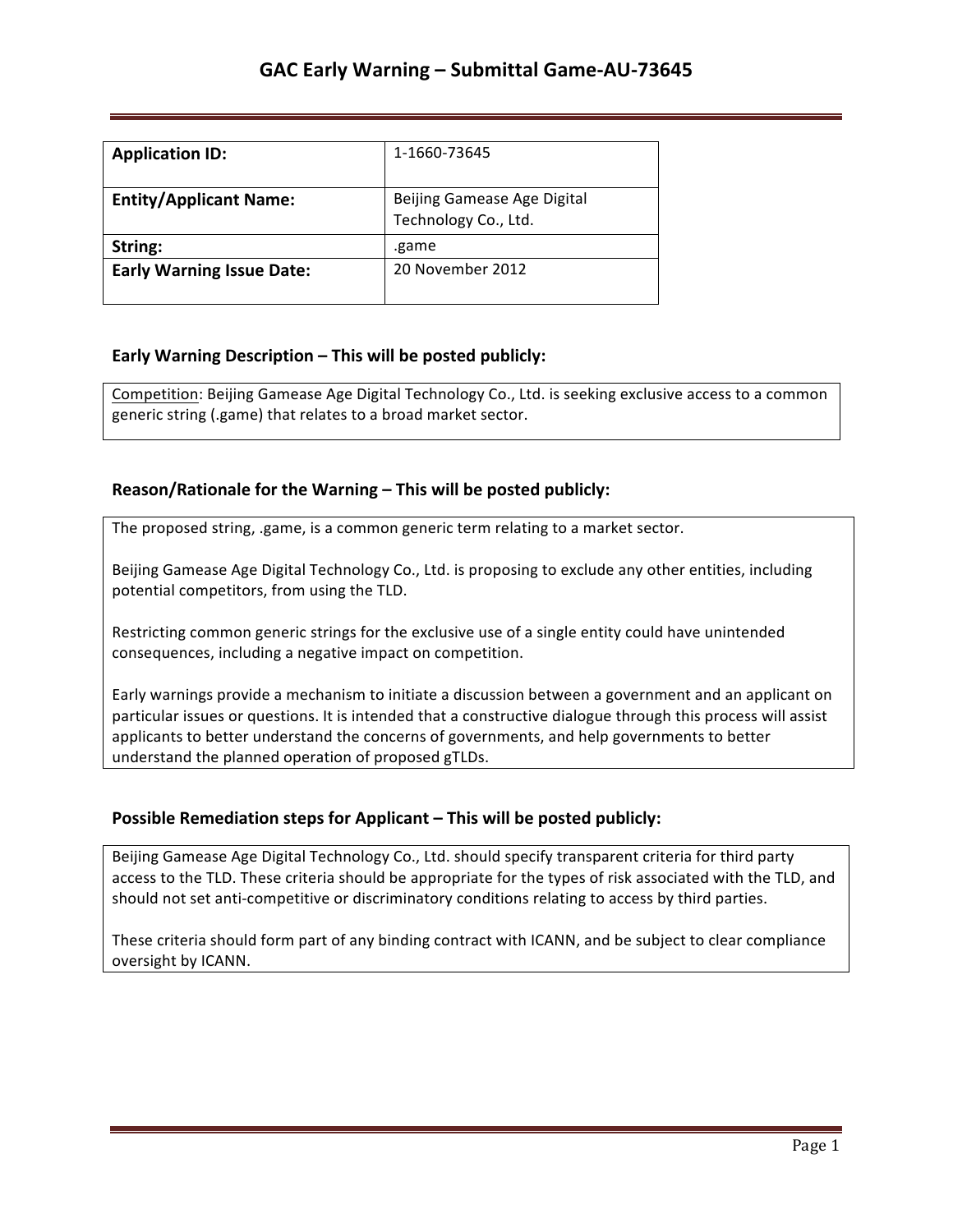### **Further Notes from GAC Member(s) (Optional) – This will be posted publicly:**

This Early Warning is from the Department of Broadband, Communications and the Digital Economy (DBCDE), on behalf of the Australian Government. In the first instance, communications and responses to this early warning should be emailed to gacearlywarning@gac.icann.org, with the text "Australian EW" and the application ID in the subject field.

# **INFORMATION FOR APPLICANTS**

# **About GAC Early Warning**

The GAC Early Warning is a notice only. It is not a formal objection, nor does it directly lead to a process that can result in rejection of the application. However, a GAC Early Warning should be taken seriously as it raises the likelihood that the application could be the subject of GAC Advice on New gTLDs or of a formal objection at a later stage in the process. Refer to section 1.1.2.4 of the Applicant Guidebook (http://newgtlds.icann.org/en/applicants/agb) for more information on GAC Early Warning.

# **Instructions if you receive the Early Warning**

**ICANN** strongly encourages you work with relevant parties as soon as possible to address the concerns voiced in the GAC Early Warning.

#### **Asking questions about your GAC Early Warning**

If you have questions or need clarification about your GAC Early Warning, please contact gacearlywarning@gac.icann.org. As highlighted above, ICANN strongly encourages you to contact gacearlywarning@gac.icann.org as soon as practicable regarding the issues identified in the Early Warning. 

#### **Continuing with your application**

If you choose to continue with the application, then the "Applicant's Response" section below should be completed. In this section, you should notify the GAC of intended actions, including the expected completion date. This completed form should then be sent to gacearlywarning@gac.icann.org. If your remediation steps involve submitting requests for changes to your application, see the change request process at http://newgtlds.icann.org/en/applicants/customer-service/change-requests.

In the absence of a response, ICANN will continue to process the application as submitted.

#### **Withdrawing your application**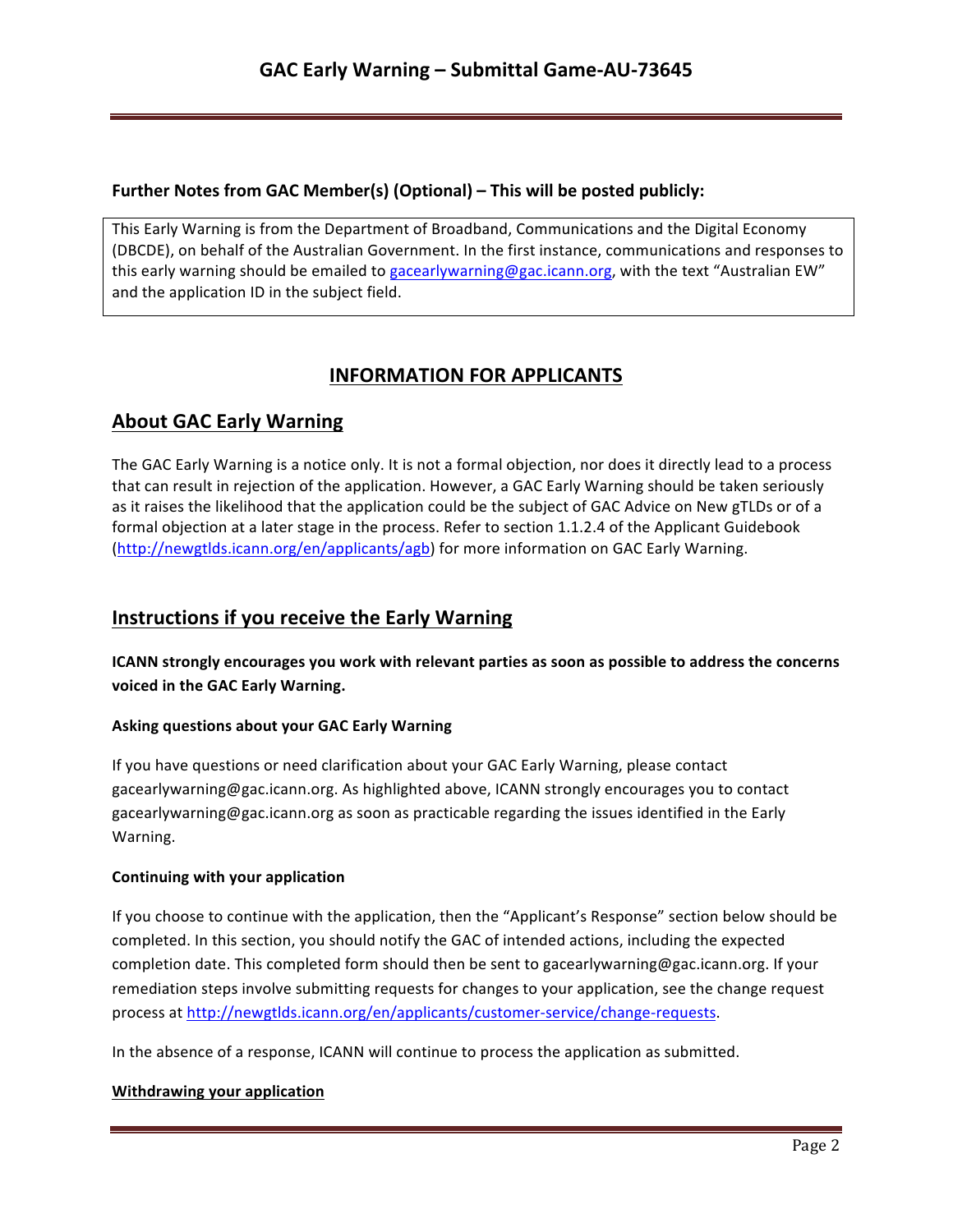# **GAC Early Warning – Submittal Game-AU-73645**

If you choose to withdraw your application within the 21-day window to be eligible for a refund of 80% of the evaluation fee (USD 148,000), please follow the withdrawal process published at http://newgtlds.icann.org/en/applicants/customer-service/withdrawal-refund. Note that an application can still be withdrawn after the 21-day time period; however, the available refund amount is reduced. See section 1.5 of the Applicant Guidebook.

For questions please contact: **gacearlywarning@gac.icann.org** 

### **Applicant Response:**